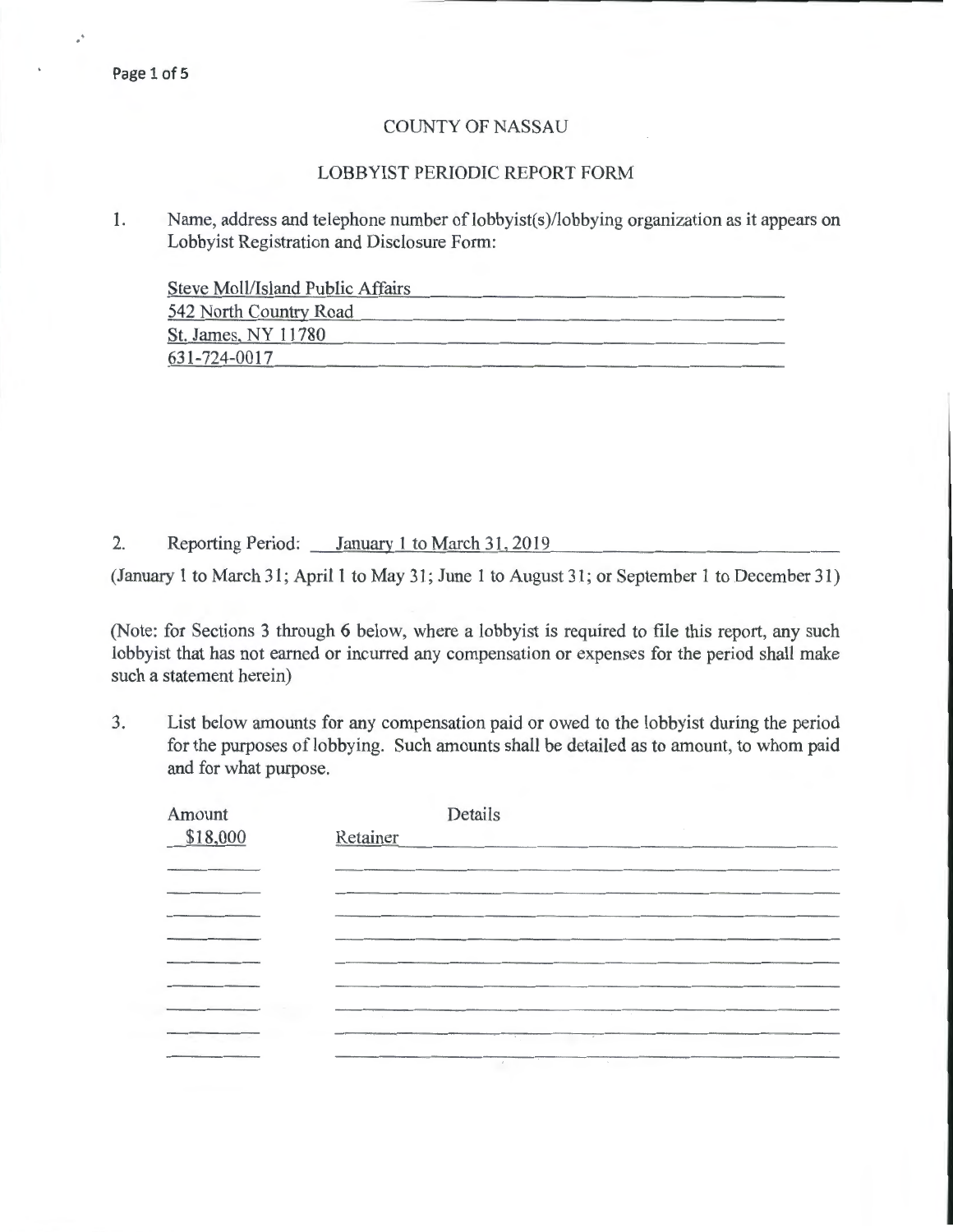4. List below the cumulative total amounts earned to date for lobbying year:

\$18 000

5. List below amounts for any expenses expended or incurred by the lobbyist during the period for the purposes of lobbying. Such amounts shall be detailed as to amount, to whom paid and for what purpose.

| Amount<br>$\overline{0}$ | Details |
|--------------------------|---------|
| _______<br>______        |         |
|                          |         |
|                          |         |
|                          |         |
|                          |         |
| _________                |         |
|                          |         |
|                          |         |
|                          |         |

- 6. List below the cumulative total amounts expended to date for lobbying year:
	- $\begin{array}{c} 0 \end{array}$

(In lieu of completing 7 through 10 below, you may attach a copy of your Lobbyist Registration and Disclosure Form, provided the information has not changed.)

7. List whether and where the lobbyist(s)/lobbying organization is registered as a lobbyist (e.g. Nassau County, New York State):

8. Name, address and telephone number of client(s) by whom, or on whose behalf, the lobbyist is retained, employed or designated.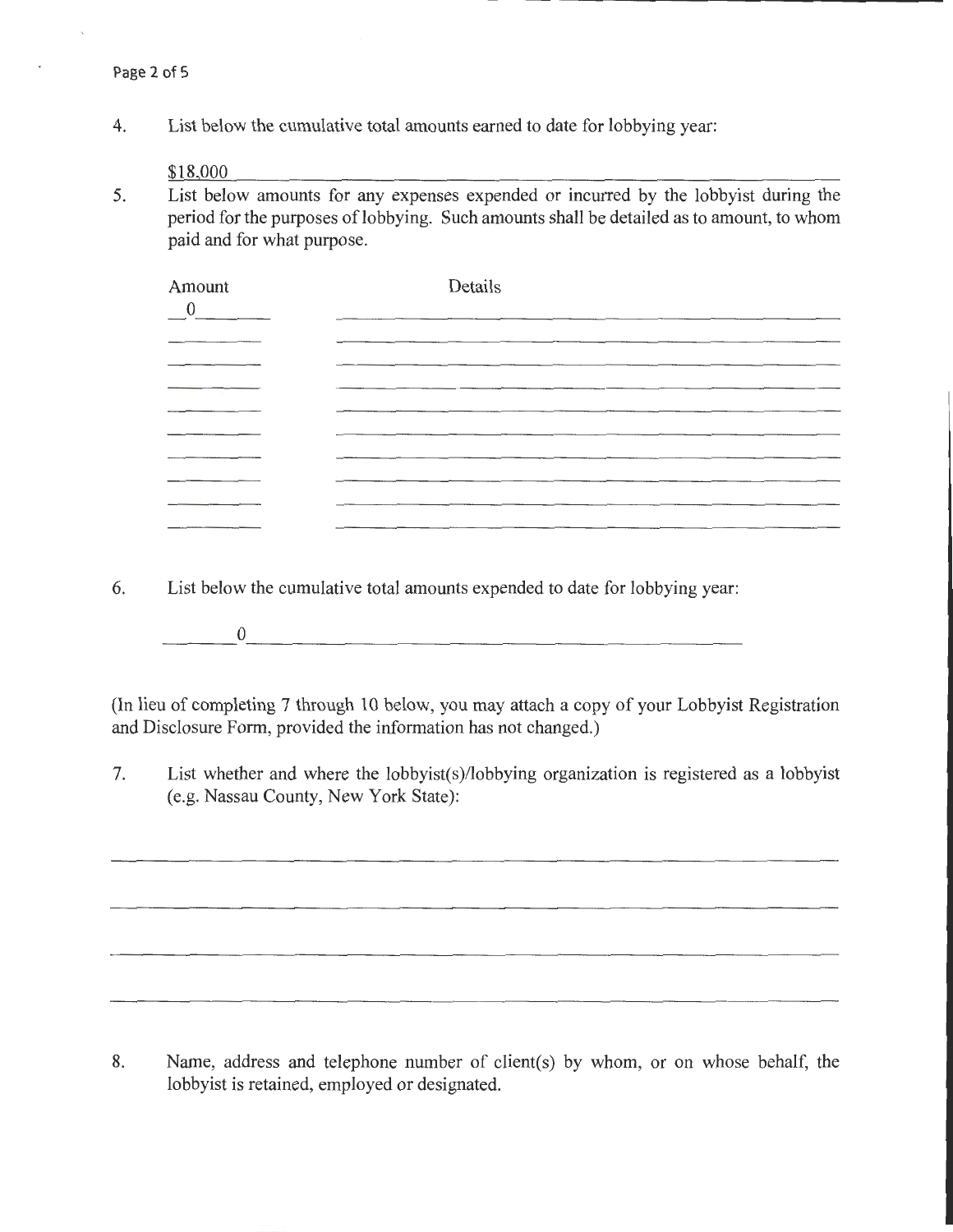AT&T, Inc., 111 Washington Avenue, Albany NY 12207

|  | 518-436-1089 |  |
|--|--------------|--|
|  |              |  |

9. Describe lobbying activity conducted, or to be conducted, in Nassau County, and identify client(s) for each activity listed, during the Reporting Period.

Met with Mayor and trustees of north shore villages, Muttontown, Old Brookville, Centre Island, Bayville, Oyster Bay Cove and Lattingtown regarding poor cell services in those areas.

Met with Mayor and Village Administrator of Farmingdale re: cell tower siting.

Met with staff from Supervisor, Town of Hempstead regarding poor cell service in area.

10. The name of persons, organizations or governmental entities before whom the lobbyist has lobbied during the period.

Elliot Conway, Mayor Upper Brookville, Jeanine Todaro, Trustee Muttontown, Joe Russo, Mayor Muttontown, Brian Fagan, Trustee Muttontown, Larry Schmidlapp, Mayor, Centre Island, Roert Denatale, Mayor Bayville, Charles Goulding, Mayor Oyster Bay Cove Ken Goodman, Mayor Matinecock, Bob Fagiola, Mayor Lattingtown

Rebecca Sinclair, Deputy Chief of Staff, Town of Hempstead Adam Haber, Chief of Staff, Town of Hempstead Ralph Ekstrand, Mayor Farmingdale, Brian Harty, Village Administrator, Farmingdale